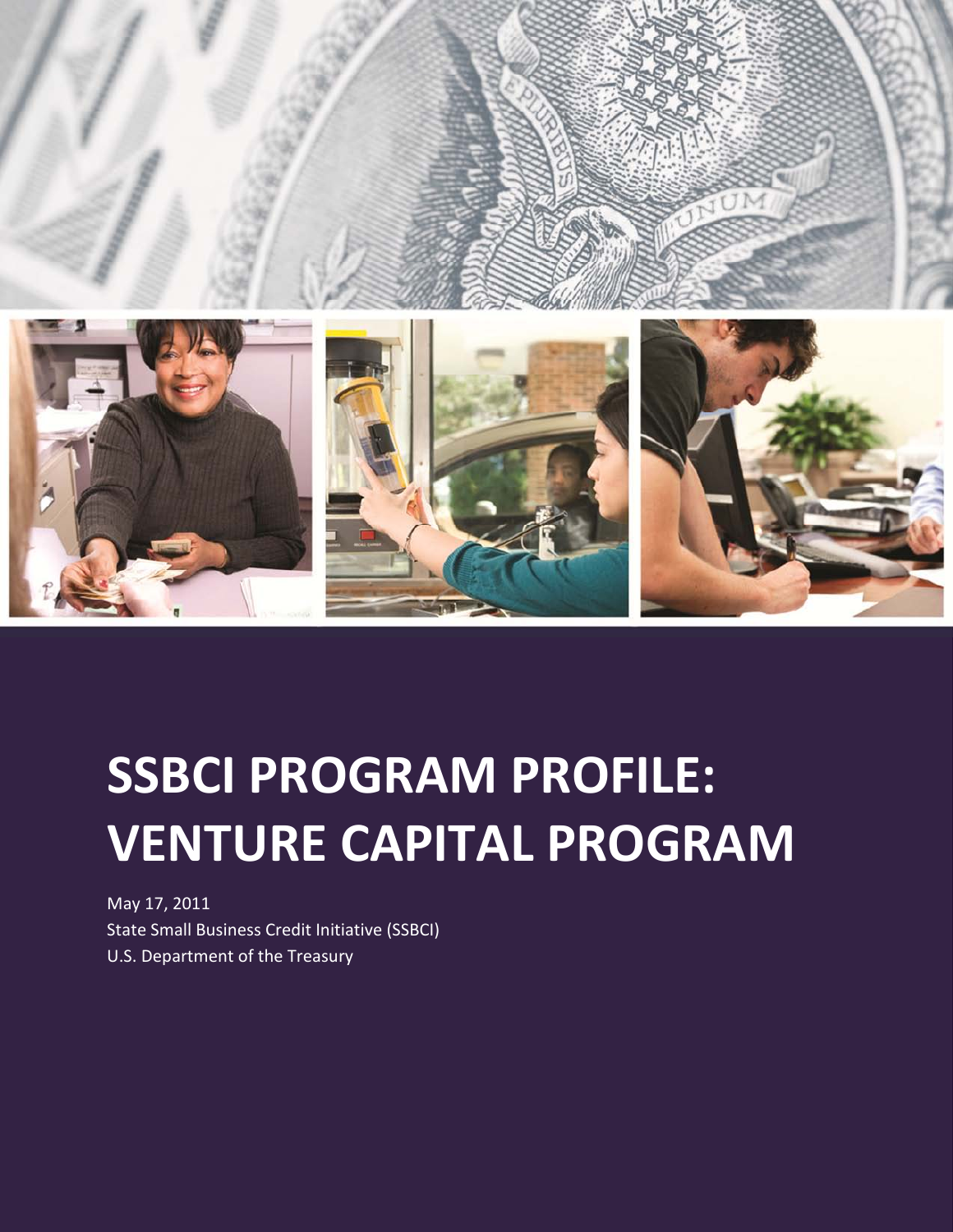

#### What is a Venture Capital Program?

A Venture Capital Program provides investment capital to create and grow start-up and early-stage businesses. State Venture Capital Programs often take one of two forms: a state-run venture capital fund (which may include other private investors) that invests directly in businesses; or a fund of funds, which is a fund that invests in other venture capital funds that in turn invest in individual businesses. Many factors, particularly resources and available talent, inform a state's decision on which form to choose. For example, a state may choose to invest in a large venture fund that agrees to reinvest in that particular state an amount equal to that invested by the state, as opposed to trying to attract that same talent to a smaller fund capitalized with state money.

#### What are the Investment Characteristics?

Like all credit programs, a Venture Capital Program can be tailored to meet a state's objectives. The table below describes key investment characteristics that should be considered when designing a Venture Capital Program.

| <b>Characteristics</b>                                                   | <b>Description</b>                                                                                                                                                                                                                                                                                                                                                                                                                                                                                                                                                                                                                                                           |  |
|--------------------------------------------------------------------------|------------------------------------------------------------------------------------------------------------------------------------------------------------------------------------------------------------------------------------------------------------------------------------------------------------------------------------------------------------------------------------------------------------------------------------------------------------------------------------------------------------------------------------------------------------------------------------------------------------------------------------------------------------------------------|--|
| <b>What kinds of businesses</b><br>are eligible to<br>participate?       | Determined by each state and may target specific industries, regions<br>$\bullet$<br>and/or types of businesses, depending on the state's objectives.<br>Under SSBCI, should target an average business size of 500 employees<br>$\bullet$<br>or less, and should not exceed a maximum business size of 750<br>employees. In practice, small businesses are typically much smaller than<br>500 employees.<br>Corporations, partnerships, and sole proprietorships are eligible,<br>$\bullet$<br>including non-profits and cooperatives.<br>SSBCI Policy Guidelines provide specific guidance on certain businesses<br>who are prohibited from participating in this program. |  |
| What sizes of<br>investments are eligible?                               | Under SSBCI, must target an average principal amount of \$5 million or<br>$\bullet$<br>less and cannot exceed \$20 million on any individual loan. In practice,<br>the average small business investment is less than \$5 million.                                                                                                                                                                                                                                                                                                                                                                                                                                           |  |
| What types of<br>investments are eligible?                               | Typical businesses for investment have the potential for fast growth and<br>$\bullet$<br>can create an exit strategy for the equity investors. All stages of venture<br>capital financing are eligible, including seed/angel, early stage,<br>expansion and mezzanine financing.<br>Investment types are typically equity and hybrid investments, such as<br>preferred equity and subordinated debt.                                                                                                                                                                                                                                                                         |  |
| <b>How can investment</b><br>proceeds be used by<br>eligible businesses? | For any business purpose, including, but not limited to: start-up costs,<br>٠<br>working capital, business procurement, franchise fees, equipment,<br>inventory, as well as the purchase, construction, renovation, or tenant<br>improvements of an eligible place of business that is not for passive real<br>estate investment purposes.<br>Restrictions apply to refinancing and other uses; please refer to the<br>SSBCI Policy Guidelines for additional details.                                                                                                                                                                                                       |  |
| Who negotiates the<br>terms of the investment?                           | Terms are negotiated between the business owner and the venture<br>$\bullet$<br>capital fund, based on the fund's valuation of the business.                                                                                                                                                                                                                                                                                                                                                                                                                                                                                                                                 |  |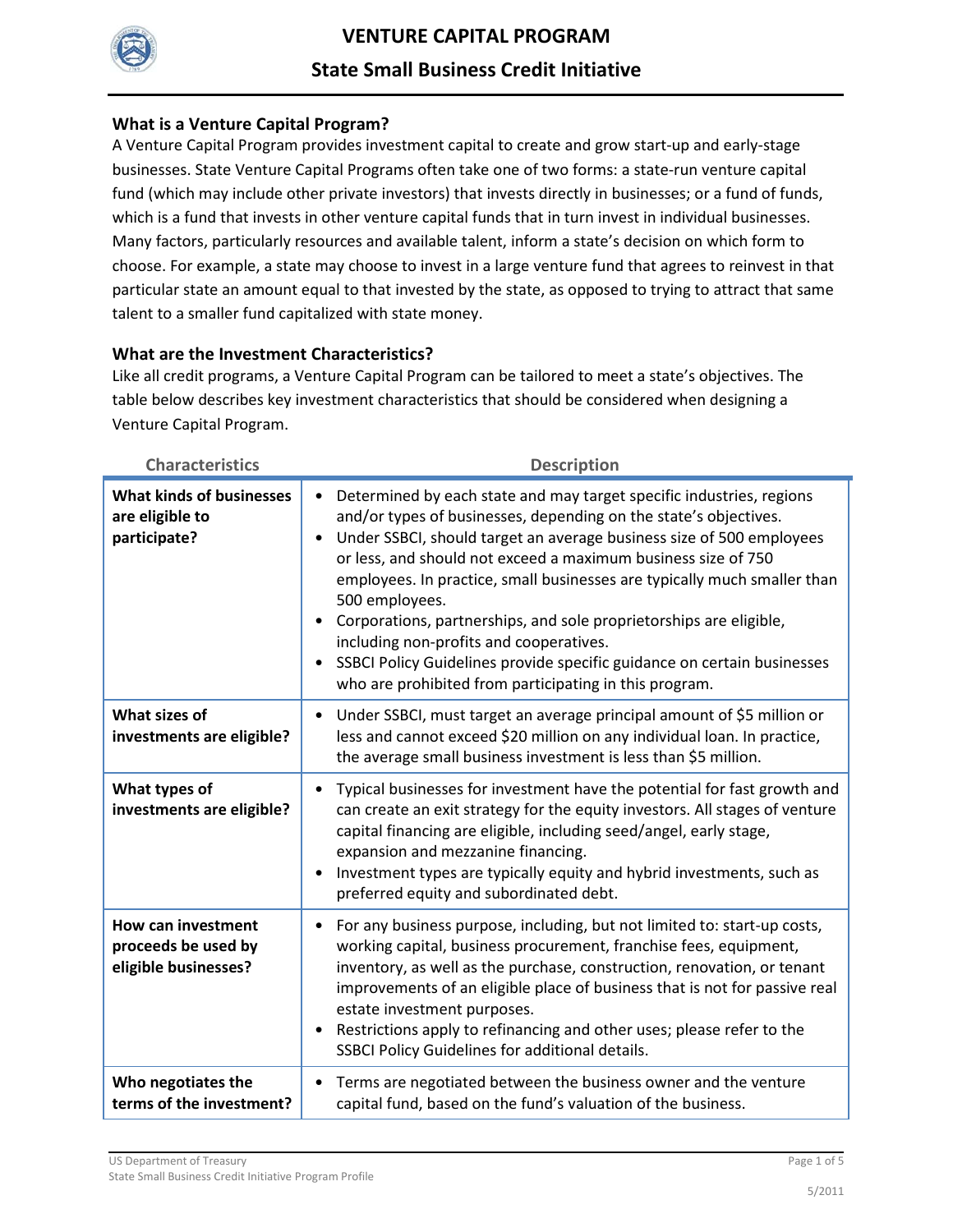

# VENTURE CAPITAL PROGRAM

# State Small Business Credit Initiative

| <b>Characteristics</b>               | <b>Description</b>                                                                                                                                                                                                    |  |  |
|--------------------------------------|-----------------------------------------------------------------------------------------------------------------------------------------------------------------------------------------------------------------------|--|--|
| What are the program's<br>strengths? | • Provides risk capital to emerging businesses before they meet typical<br>lending credit criteria.<br>• Programs aim to attract other investors and help cultivate an industry of<br>private risk capital investors. |  |  |

### How Does a Venture Capital Program Work?

State Venture Capital Programs take one of two forms: 1) a state-run venture capital fund with other private investors, which invests directly in businesses; or 2) a fund of funds, which is a fund that invests in other venture capital funds, which in turn invest in individual businesses. In a fund of funds structure, other private investors may co-invest either at the level of the fund of funds or at the level of the venture capital fund.



\*Includes funds of funds, angel networks, seed funds and venture funds

| <b>Operating Mechanics</b>                          | <b>Description</b>                                                                                                                                                                                                                                                                                                                       |  |
|-----------------------------------------------------|------------------------------------------------------------------------------------------------------------------------------------------------------------------------------------------------------------------------------------------------------------------------------------------------------------------------------------------|--|
| What kinds of funds are<br>eligible to participate? | Funds that invest in eligible companies, as determined by the state.<br>$\bullet$<br>SSBCI recommends that states screen funds to demonstrate sufficient<br>$\bullet$<br>venture capital investment experience and financial and managerial<br>capacity to participate.                                                                  |  |
| Who originates deals in<br>this program?            | • In a state-run venture capital fund, the state fund conducts deal<br>sourcing.<br>• In a fund of funds structure, the venture capital funds in which the<br>state's fund of funds has invested conduct deal sourcing.<br>In both cases, the day-to-day fund management is typically outsourced<br>$\bullet$<br>to a professional firm. |  |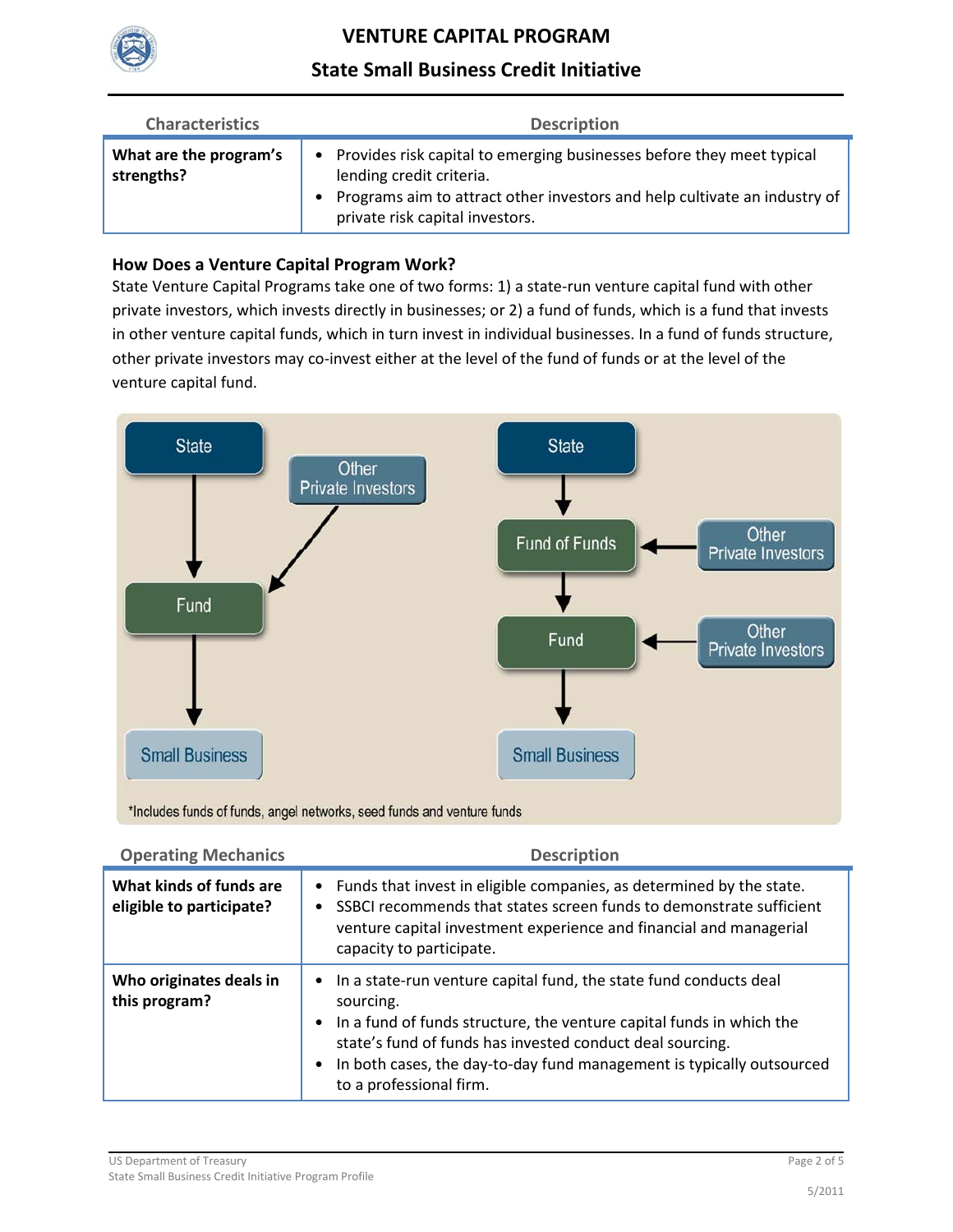

# VENTURE CAPITAL PROGRAM

# State Small Business Credit Initiative

| <b>Operating Mechanics</b>                             | <b>Description</b>                                                                                                                                                                                                                                                                                                                                                                                                                    |  |
|--------------------------------------------------------|---------------------------------------------------------------------------------------------------------------------------------------------------------------------------------------------------------------------------------------------------------------------------------------------------------------------------------------------------------------------------------------------------------------------------------------|--|
| Who has responsibility<br>for investment<br>decisions? | In a state-run fund, the state fund makes the investment decisions.<br>$\bullet$<br>In a fund of funds structure, the venture capital funds make the<br>$\bullet$<br>investment decisions in eligible businesses.                                                                                                                                                                                                                     |  |
| <b>How are investments</b><br>monitored?               | In a state-run fund, the state actively monitors all of its investments.<br>$\bullet$<br>In a fund of funds structure, the state provides high-level monitoring of<br>$\bullet$<br>aggregate performance of its portfolio, with monitoring of a small<br>amount of data on each venture capital investment; in this model, the<br>venture capital funds actively monitor individual investments.                                      |  |
| What kinds of fees may<br>be charged?                  | Under the standard venture capital model, the general partners receive<br>$\bullet$<br>a 2% annual management fee based on assets under management and<br>a 20% carried equity interest on any capital gains.                                                                                                                                                                                                                         |  |
| What is the term of an<br>investment?                  | The standard life of most venture capital funds is 12 years.<br>$\bullet$<br>Individual fund investments are typically for 3 to 7 years.<br>$\bullet$                                                                                                                                                                                                                                                                                 |  |
| <b>What leverage</b><br>requirements exist?            | Under SSBCI, each OCSP approved by Treasury must individually<br>$\bullet$<br>demonstrate a minimum private financing ratio of 1:1 over the lifespan<br>of the SSBCI program.<br>States must demonstrate a plan that creates a reasonable expectation<br>that the approved programs, when considered in sum, will result in 10:1<br>leverage over the lifespan of the SSBCI Allocation Agreement or<br><b>Allocation Time Period.</b> |  |
| What is the state's<br>liability?                      | Venture funds are typically limited partnerships or limited liability<br>$\bullet$<br>companies (LLCs), in which the state's liability would be limited to funds<br>invested or committed.                                                                                                                                                                                                                                            |  |

### Who are the Key Stakeholders and What are Their Roles?

The stakeholders in a Venture Capital Program are: the state, the venture capital funds or fund of funds, a fund manager or general partner, and an implementing agency/entity, if assigned by the state to manage the program. Implementing entities may include a specific department, agency, or political subdivision of the state, or an authorized agent of, or entity supervised by, the state.

| <b>Stakeholder</b>                | Role                                                                                                                                                                                                                                                                                                                                                                                                                                                                                                                                                                                                                                                                                            |  |
|-----------------------------------|-------------------------------------------------------------------------------------------------------------------------------------------------------------------------------------------------------------------------------------------------------------------------------------------------------------------------------------------------------------------------------------------------------------------------------------------------------------------------------------------------------------------------------------------------------------------------------------------------------------------------------------------------------------------------------------------------|--|
| What is the role of the<br>state? | Markets the program in their region or community.<br>$\bullet$<br>In a state-run venture capital model, the state sources and originates<br>investments in small businesses.<br>• In a fund of funds model, the state selects venture funds in which to<br>invest and responds to capital calls.<br>In each model, the state verifies the eligibility of portfolio companies,<br>obtains assurances of eligibility from each business, and that proceeds<br>will be used for acceptable business purposes.<br>In each model, the state provides high-level monitoring of fund<br>$\bullet$<br>performance and individual investment performance against a small set<br>of performance criteria. |  |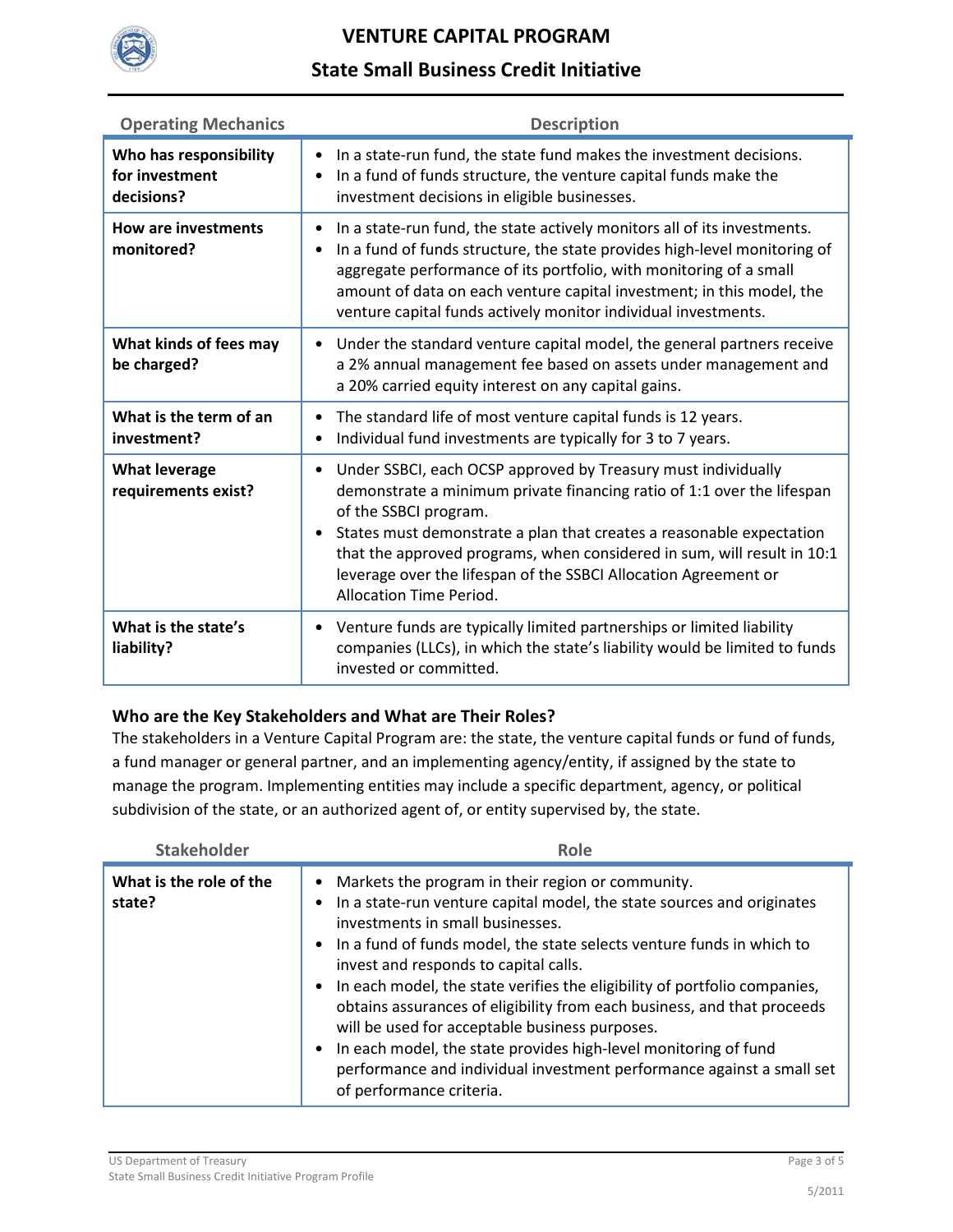

# VENTURE CAPITAL PROGRAM

# State Small Business Credit Initiative

| <b>Stakeholder</b>                                                 | Role                                                                                                                                                                                                                   |  |
|--------------------------------------------------------------------|------------------------------------------------------------------------------------------------------------------------------------------------------------------------------------------------------------------------|--|
| What is the role of a<br>venture capital fund?                     | A venture capital fund makes and manages portfolio company<br>$\bullet$<br>investments.<br>• A fund of funds selects venture capital funds in which to invest and<br>make disbursements when capital calls are issued. |  |
| What is the potential<br>role of an implementing<br>agency/entity? | • Acts on behalf of the state to run the Venture Capital Program.<br>• Assists in marketing the program in their region or community.<br>May also operate other credit support programs.<br>$\bullet$                  |  |

### What Kind of Operating Model is Needed to Manage a Venture Capital Program?

Venture Capital Programs using a fund of funds model may have lower operating costs for the state than other credit support programs due to less involvement in investment decisions and low portfolio monitoring requirements. Essential knowledge and experience that states need to set up a fund of funds include: analysis of venture funds in which to invest; and some operational and administrative experience. States may acquire these skills through the use of a qualified analyst or small team of analysts to serve as fund managers, reporting to a board of directors, to be consulted in selecting venture capital funds and responding to capital calls. State-run funds generally have higher operating costs than fund of funds due to resources required to attract top talent to staff capable management teams, conduct business analyses, monitor individual investment performance, and, in some cases, provide direct technical assistance to businesses in which the fund has invested.

### How Does a Venture Capital Program Help to Achieve a 10:1 Private Financing Ratio?

To be eligible for federal funding, a state should reasonably demonstrate that, when considered with all other SSBCI programs of the state, such programs together have the ability to generate private lending of at least 10 times the new federal contribution amount, also known as the private leverage ratio, by December 31, 2016. Eligible private lending includes all loans or investments from a private source to an eligible borrower or eligible portfolio company, whether occurring at or subsequent to loan/investment closing, as well as any new infusions of cash by the owners of the eligible portfolio company. As an example, if a state-sponsored Venture Capital Program expects to make 20 venture capital investments to businesses with the aggregate investment profile shown below, the resulting projected "allocation time period private leverage ratio" would be 10:1. This calculation would be derived as follows:

|                                 | a. SSBCI Funds used under the Participating State's Venture Capital Program       | \$1,000,000  |
|---------------------------------|-----------------------------------------------------------------------------------|--------------|
| b.                              | Other Private Equity Investment at Closing of SSBCI-Supported Transaction         | \$3,000,000  |
|                                 | c. Other Private Transaction-Level Debt at Closing of SSBCI-Supported Transaction | \$3,000,000  |
|                                 | d. Subsequent Private Sector Investment resulting from SSBCI Support              | \$4,000,000  |
|                                 | e. Total Private Financing ( $b + c + d$ )                                        | \$10,000,000 |
| Private Leverage Ratio (e to a) |                                                                                   |              |

### Where Have Venture Capital Programs Worked Well?

State-run Venture Capital Programs exist in at least 37 states. Most target early stage investments in companies that align with state development priorities. In the mid-1990s, Oklahoma launched a fund of